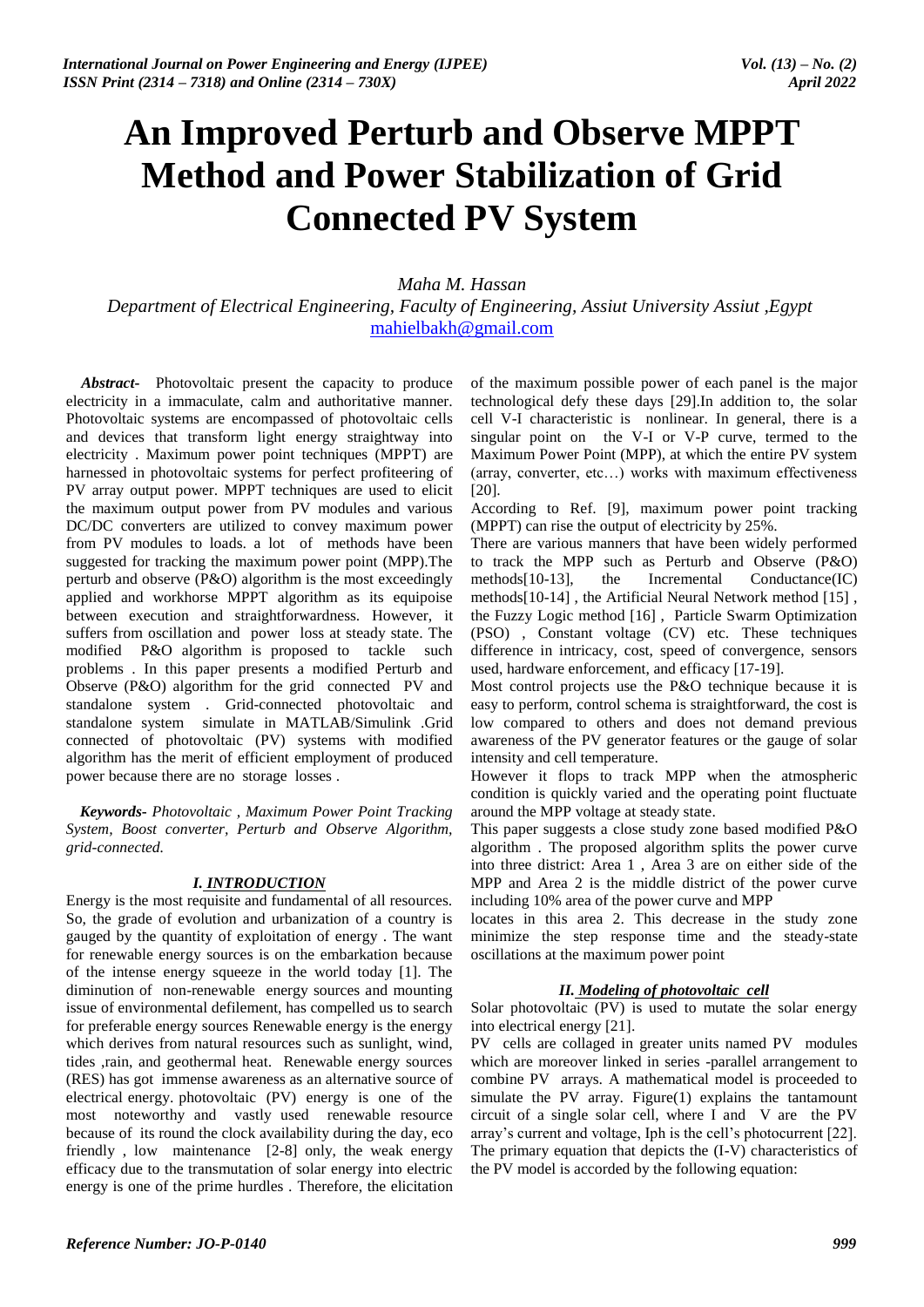$$
I = Iph - Io\left[e\frac{q(v + IRs)}{kT} - 1\right] - \frac{v + IRs}{Rsh} \tag{1}
$$





*Figure(2): I-V characteristics of solar PV cell*



*Figure(3): P-V characteristics of solar PV cell*





*Figure(4): SPR-315E-WHT-D Characteristics with Different Irradiance Values and a Constant Temperature (25°C)*



*Figure(5): SPR-315E-WHT-D Characteristics with Variable Temperatures and Constant Irradiance (1KW/m2).*

*Table (1):Specification of solar module SPR-315E-WHT-D*

| $I = Iph - Io\left[e\frac{q(v + IRs)}{kT} - 1\right]$<br>$v+IRs$<br>(1)                                            | Power $(M)$<br>B 5                                                                                     | (W/m <sup>∠</sup> |
|--------------------------------------------------------------------------------------------------------------------|--------------------------------------------------------------------------------------------------------|-------------------|
|                                                                                                                    |                                                                                                        | $0.5$ kW/m        |
| I is the cell current $(A)$ , Iph is the light generated current $(A)$ ,                                           | 50<br>100<br>150<br>200<br>Voltage (V)                                                                 | 250<br>300<br>350 |
| Io is the diode saturation current, q is the charge of an<br>electron = $1.6x10-19$ (coulombs), K is the Boltzmann | Figure(4): SPR-315E-WHT-D Characteristics with Different                                               |                   |
| constant $(j/K)$ , T is the cell temperature $(K)$ , Rs, Rsh aress                                                 | Irradiance Values and a Constant Temperature ( $25^{\circ}$ C)                                         |                   |
| cell series and shunt resistance (ohms), V is the cell output                                                      | Array type: SunPower SPR-315E-WHT-D;                                                                   |                   |
| voltage (V). The Io is the dark saturation.                                                                        | 5 series modules; 64 parallel strings<br>4000                                                          |                   |
| Figure $(2)$ and Figure $(3)$ are showing the characteristic PV                                                    | Current (A)                                                                                            |                   |
| array curves, voltage versus the output power and the current                                                      | 200                                                                                                    |                   |
| versus voltage.                                                                                                    |                                                                                                        |                   |
| The simulation results of i-v curve and p-v curve of                                                               | 50<br>100<br>200<br>150<br>0<br>Voltage (V)                                                            | 250<br>350<br>300 |
| SPR-315E-WHT-D model for different solar irradiation and                                                           |                                                                                                        |                   |
| constant temperature (T= $25^{\circ}$ c) are shown in Figure(4). it can                                            | $10^{4}$ $10^{4}$                                                                                      |                   |
| be notice that current & power of the PV module rises with                                                         |                                                                                                        | 50                |
| increasing the solar irradiation.<br>The simulation results of i-v curve and p-v curve of SPR-                     | Power <sub>(W)</sub>                                                                                   |                   |
| 315E-WHT-D model for constant solar irradiation ( $\beta$ = 1000                                                   |                                                                                                        |                   |
| $W/m2$ ) and different temperature are shown in Figure(5).                                                         | 50<br>100<br>200<br>150                                                                                | 250<br>300<br>350 |
| it can be notice that voltage and power of the PV                                                                  | Voltage (V)                                                                                            |                   |
| module diminishes with increasing the cell temperature                                                             |                                                                                                        |                   |
|                                                                                                                    | Figure(5): SPR-315E-WHT-D Characteristics with Variable                                                |                   |
|                                                                                                                    | Temperatures and Constant Irradiance (1KW/m2).                                                         |                   |
|                                                                                                                    | Specifications of solar module SPR-315E-WHT-D are                                                      |                   |
|                                                                                                                    | presented in Table (1). The solar module provides 315.072 W                                            |                   |
|                                                                                                                    | with VMPP 54.7 V and IMPP 5.76 A at standard conditions                                                |                   |
|                                                                                                                    | $(25^{\circ}$ C and 1 kW/m2).                                                                          |                   |
| $Figure (1):$ Single diode model of solar PV cell                                                                  |                                                                                                        |                   |
| $\mathbf{I}_{\mathbf{sc}}$                                                                                         | Table (1): Specification of solar module SPR-315E-WHT-D                                                |                   |
| Current (A)                                                                                                        | Characteristic                                                                                         | Value             |
| 2                                                                                                                  | Rated Power (Pmax)                                                                                     | 315.072W          |
|                                                                                                                    | Temperature coefficient of Voc                                                                         | $-0.27269$        |
| ∘∘่<br>$\overset{\bullet}{\mathsf{v}}_{\circ\circ}$<br>Voltage (V)                                                 |                                                                                                        | $\%$ /deg.C       |
| Figure(2): I-V characteristics of solar PV cell                                                                    | Voltage Maximum Power (Vmax)                                                                           | 54.7 V            |
|                                                                                                                    | current at Maximum power (Imax)                                                                        | 5.76 A            |
| <b>MPP</b>                                                                                                         | voltage at Open circuit (VOC)                                                                          | 64.6 V            |
| 12<br>10                                                                                                           | Photo Current (ISC)                                                                                    | 6.14 A            |
| Power (W)                                                                                                          | Temperature coefficient of Isc                                                                         | 0.061694          |
| 6                                                                                                                  |                                                                                                        | $\%$ /deg.C       |
|                                                                                                                    | Number of series-connected PV                                                                          | 64                |
| 3<br>Voltage (V)                                                                                                   | cells, Ns                                                                                              |                   |
| Figure(3): P-V characteristics of solar PV cell                                                                    | Number of parallel-connected PV                                                                        | 5                 |
| Ē                                                                                                                  | cells, Np                                                                                              |                   |
| Array type: SunPower SPR-315E-WHT-D;<br>5 series modules; 64 parallel strings                                      | <b>III. SYSTEM CONFIGURATION</b>                                                                       |                   |
| $rac{1}{\sqrt{2}}$ 400                                                                                             |                                                                                                        |                   |
|                                                                                                                    | <b>DC/DC</b> Boost<br>PV Array<br>Inverter                                                             | Grid              |
|                                                                                                                    | Converter                                                                                              |                   |
| 200<br>250<br>300<br>350<br>50<br>100<br>150<br>0                                                                  |                                                                                                        |                   |
| Voltage (V)                                                                                                        | <b>Maximum</b> power tracking<br><b>Switching Control Signal</b><br><b>PWM</b><br>from Control Circuit |                   |
|                                                                                                                    | & duty cycle adjustment                                                                                |                   |
|                                                                                                                    | Figure(5): Block diagram of grid-connected PV System                                                   |                   |
|                                                                                                                    |                                                                                                        |                   |
|                                                                                                                    |                                                                                                        |                   |
| Reference Number: JO-P-0140                                                                                        |                                                                                                        | 1000              |



*Figure(5): Block diagram of grid-connected PV System*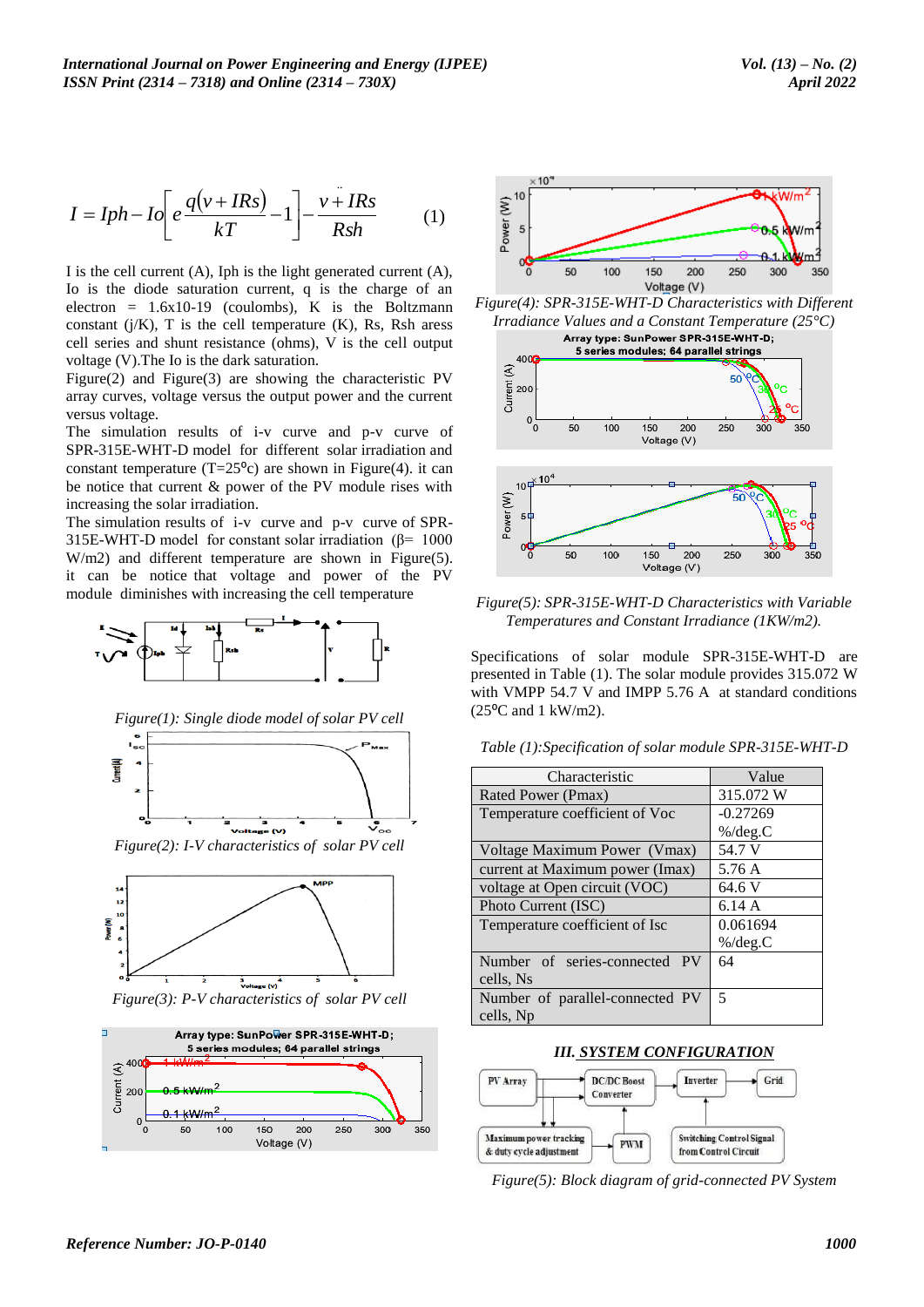The configuration of the grid connected PV is shown in Figure(5) in which the PV is linked to the DC-DC converter which carries the maximum power from the solar PV cell to the load. The DC-DC boost converter is dominated using PWM .the load impedance is modified and matched at the point of the peak power with the source  $[23]$ . P & O MPPT algorithm produces the duty cycle. A three-phase inverter is used to mutate photovoltaic DC voltage into AC voltage The Three-phase inverter is also synchronized with grid by using phase locked loop The BOOST converter was designed according to the specification shown in Table(2).

| Parameter                | Value        |
|--------------------------|--------------|
| Inductor L               | $0.01$ H     |
| Capacitor C1             | 4700 µF      |
| Capacitor C <sub>2</sub> | $4700 \mu F$ |
| <b>Resistor R</b>        | $1.3\Omega$  |
| Switching frequency      | $5$ kHz      |

#### *IV. Conventional P&O algorithm*

The flow chart of the conventional P&O method is shown in Figure(7). When using this algorithm first disorganizes the PV voltage by modifying the duty cycle in a particular tendency. Then, it supervises the alteration in power dP due to this perturbation. If  $dP > 0$  then duty cycle is more modified in the same tendency till the maximum power point is realized. But If  $dP < 0$ , the modification in the duty cycle will be in adverse tendency. Subsequently, by pursuing this execution the MPP is tracked. Table (3) shows the outline of the P&O

algorithm .Taking into account that a minimum rise is necessary to realize an accepted steady state error, the algorithm speed can be increased by a greater sampling rate. So there is always a equalization between the rise and the sampling rate in the P&O method.

The prevalent issue in P&O algorithms is that the output power oscillates around the maximum, resulting in power loss in the PV system. .

#### *V. Modified P&O algorithm*

The issues confronted with the conventional algorithm as specified above can be revoked by the proposed modifications. The proposed algorithm reduces the study zone to only 10% area of the power curve that not only minimizes the response time but also minifies the steady state oscillations. Ref[28] displays that the VMPP is about 76% of the open circuit voltage (VMPP= 76% of VOC). So, the P-V curve has been separated into three regions named Area1, Area 2, and Area 3 as shown in Figure(6).

Specifications of each of these areas are given in Table (4). Area 2 is the MPP restraining region enclosing to only 10% of the PV curve that reduces the step response time and the steady state oscillations about the MPP because the improved algorithm requires to discover the maximum power point only in area 2.

Flowchart of the modified Perturb and Observe algorithm is shown in Figure(8).

It first gauges the voltages V1 and V2 to find the MPP including region(area 2) and then begins perturbation and observation. In slight perturbations, MPP is accomplished

| Table (3): Scheme of the P &o algorithm |       |              |  |  |
|-----------------------------------------|-------|--------------|--|--|
| Perturbation                            | Delta | Resulting    |  |  |
|                                         | Р     | Perturbation |  |  |
| $+ve$                                   | $+ve$ | $+ve$        |  |  |
| $+ve$                                   | -ve   | -ve          |  |  |
| $-ve$                                   | $+ve$ | -ve          |  |  |
| -ve                                     | -ve   | $+ve$        |  |  |

*Table (4):Area distribution of power curve*

|        | Starting $%$ of | Ending $%$ of | Total |
|--------|-----------------|---------------|-------|
|        | $Voc$ )         | $Voc$ )       | area  |
| Area 1 |                 | 70            | 70    |
| Area 2 | 70              | 80            | 10    |
| Area 3 | 80              | 100           | 20    |



*Figure (6):Study zone limitation of the power curve VI. Results and discussion*

To notarize the legislation of the recommended algorithm ,a MATLAB/Simulink model was improved as depicted in Figure(9).The tracking bureaucracy of the conventional and the proposed perturb and observe MPPT algorithm in constant solar irradiance can be analyzed by Figures(10) and (11) respectively. The conventional P&O produced many oscillations at the maximum power point. In the proposed P&O algorithm give a smooth PV output as shown in Figure ( 11). The results demonstrated the truth that the conventional algorithm holded the problem of steady-state oscillations .The proposed algorithm minutely tracked the MPP under both uniform and varying atmospheric condition without any steady state oscillation at the maximum power point. Figure( 12) shows the outputs under varying solar irradiance and temperature for standalone system . Solar irradiance was varied from 1 kW/m to 0.25 kW/m in various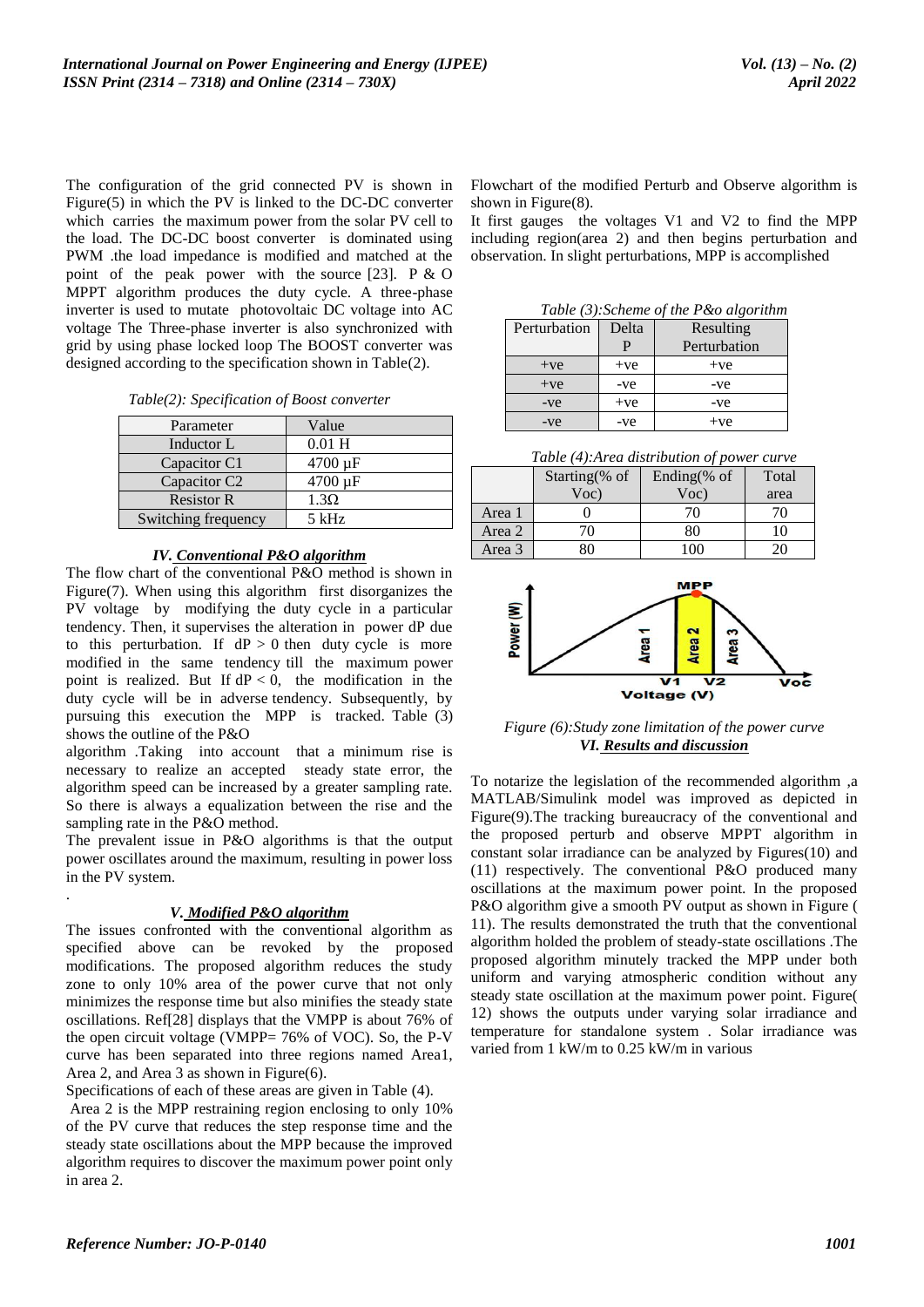

*Figure( 7): Flow chart diagram of conventional P&O method*



*Figure (8): Flowchart of modified P&O algorithm.*

stages and the temperature was varied from  $25\text{°C}$  to  $50\text{°C}$ . Power .

Figure(14) shows the outputs of grid connected system by conventional method.

Figure(15) shows the outputs of grid connected system by modified method.

# *VII. Conclusions*

The proposed approach is simulated and analyzed in MATLAB/SIMULINK, and the performance of the both conventional and modified algorithms is compared during steady and varying weather conditions. The simulation results of the proposed technique demonstrate that it tracks the maximum power point accurately and improves the efficiency of the PV system by removing of the steady state oscillations and reduction in step response .

A grid connected PV System was implemented and its effectiveness was emphasized by the simulation results in MATLAB/SIMULINK as shown in Figure(13) .The system

was also operated by applying the P&O based MPPT algorithm .The DC/AC Inverter is used to adjust the output voltage of DC/DC converter and fastens the PV cell with DC/DC converter to the grid. The Three-phase inverter is also synchronized with grid by using phase locked loop. Grid connected photovoltaic (PV) systems with modified algorithm has the merit of efficacious exploitation of generated power because there are no storage losses.



*Figure(9):Simulation model of Standalone system*



*Figure(10): PV power for conventional P&O algorithm under STC (1000 W/m2 and 25* <sup>*C*</sup>). (1000 *W/m2and 25* <sup>*C*</sup>).



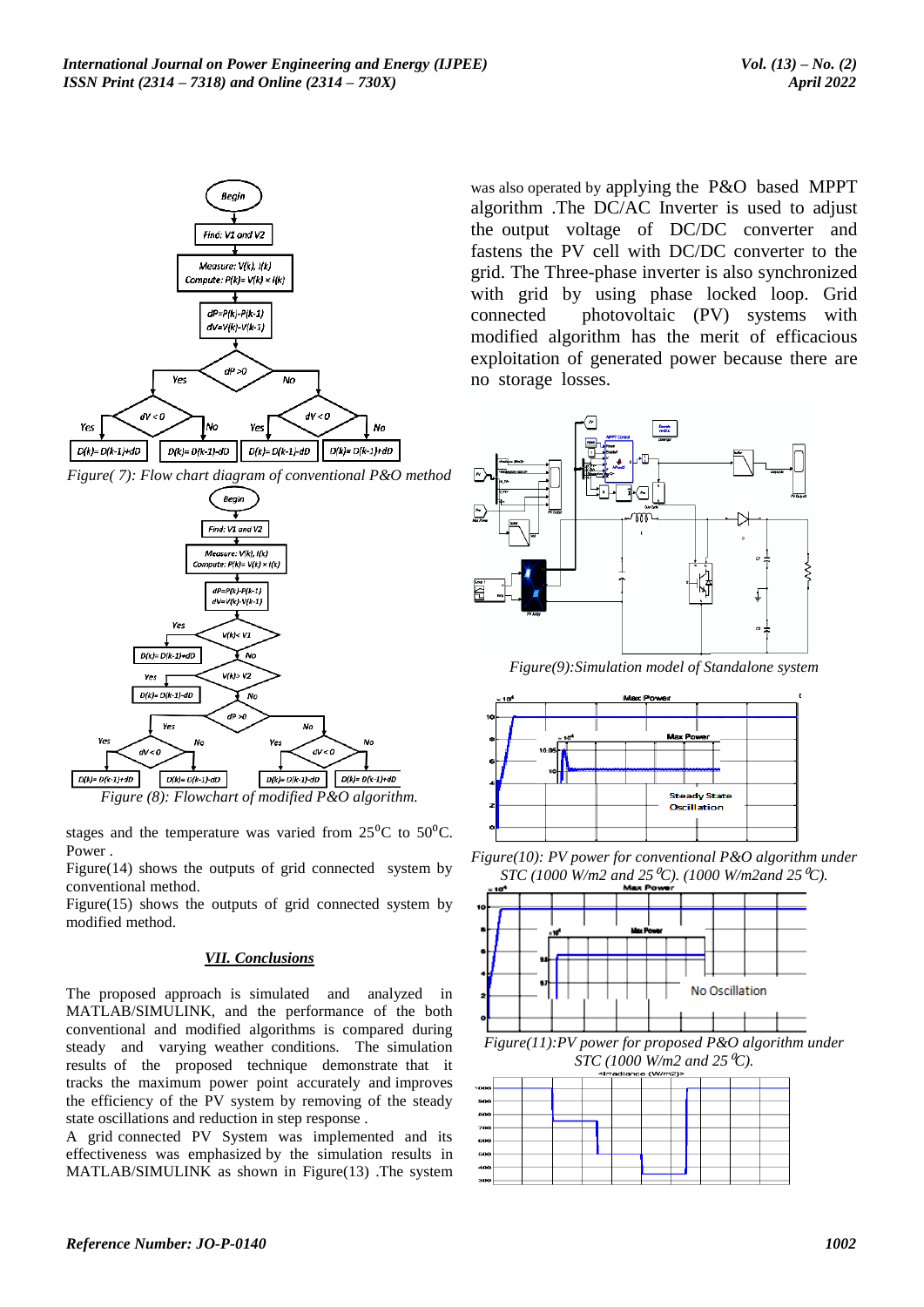

*Figure( 12)PV Power, voltage and current under varying atmospheric weather conditions for proposed P&O algorithm.*



*Figure (13):Simulation model of grid connected system* 



*Figure (14):PV Power, voltage , Current , active and reactive power for grid connected system by conditional method under varying atmospheric weather conditions*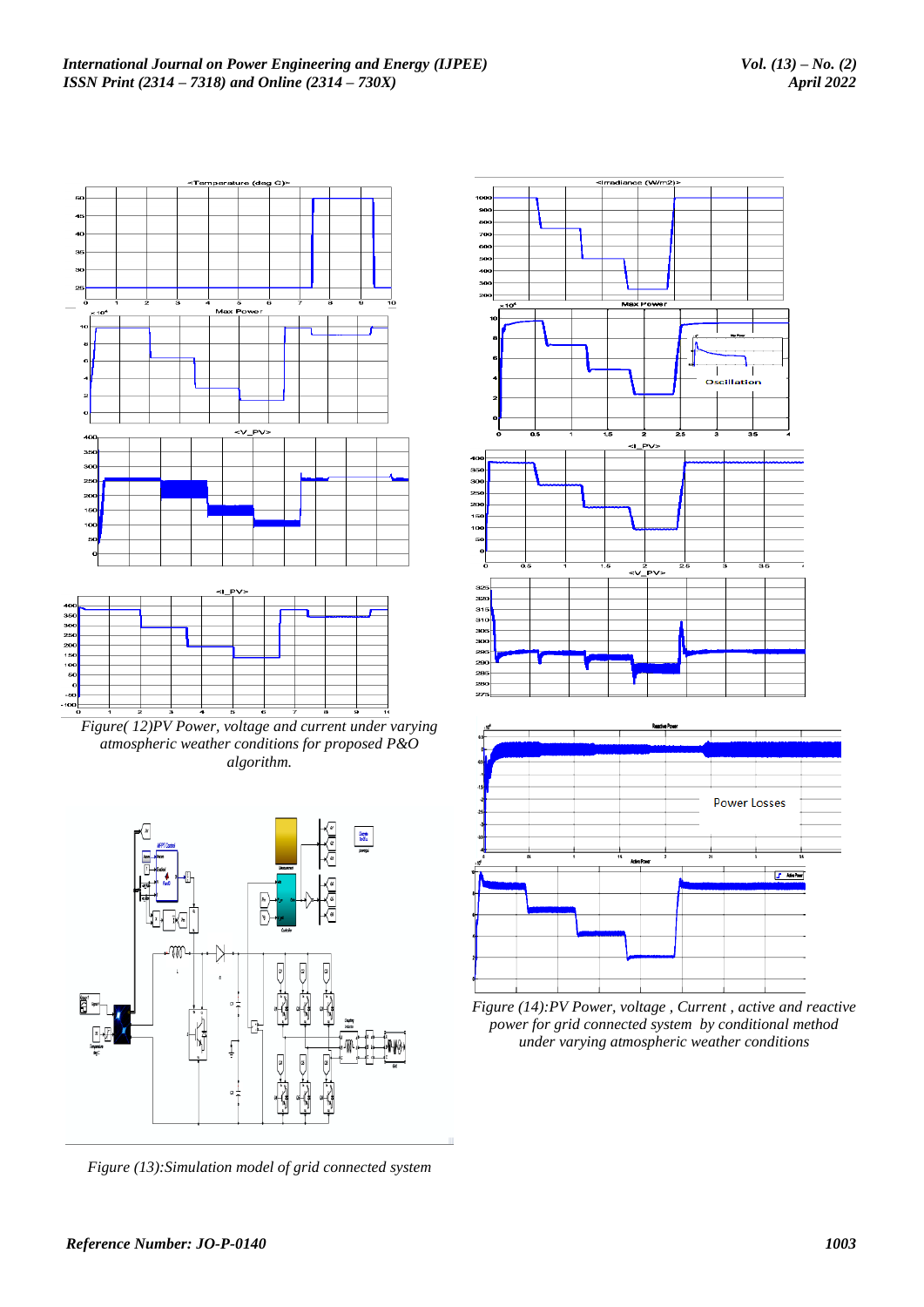

*Figure(15):.PV Power, voltage , Current , active and reactive power for grid connected system by proposed method under varying atmospheric weather conditions* 

# *VV.REFERENCES*

[1] AEO (2013) Annual Energy Report. Department of Energy, USA. http://www.eia.gov. Accessed April 2013

[2] N.Femia, G.Petrone, G.Spagnuolo, and M. Vitelli, "Optimization of Perturb and Observe Maximum Power Point Tracking Method," IEEE Transactions on Power Electronics, vol. 20, no. 4, p. 963, 2005.

[3] M. A. G. De Brito, L. Galotto, L. P. Sampaio, G. d. A. e Melo, and C. A. Canesin, "Evaluation of the Main MPPT Techniques for Photovoltaic Applications," IEEE Transactions on Industrial Electronics, vol. 60, no. 3, pp. 1156-1167, 2013.

[4] A. K. Abdelsalam, A. M. Massoud, S. Ahmed, and P. N. Enjeti, "High-Performance Adaptive Perturb andObserve MPPT Technique for Photovoltaic-Based Microgrids," IEEE Transactions on Power Electronics, vol. 26, no. 4, pp. 1010-1021, 2011.

[5] J.Ahmed and Z. Salam, "An improved perturb and observe (P&O) maximum power point tracking (MPPT) algorithm for higher efficiency," Applied Energy, vol. 150, pp. 97-108, 2015.

[6] E.Bianconi et al., "Perturb and observe MPPT algorithm with a current controller based on the sliding mode," International Journal of Electrical Power & Energy Systems, vol. 44, no. 1, pp. 346-356, 2013.

[7] M. A. Elgendy, B.Zahawi, and D. J. Atkinson, "Assessment of perturb and observe MPPT algorithm implementation techniques for PV pumping applications," IEEE transactions on sustainable energy, vol. 3, no. 1, pp. 21- 33, 2012.

[8] N.Fermia, D.Granozio, G.Petrone, and M. Vitelli, "Predictive & adaptive MPPT perturb and observe method," IEEE Transactions on Aerospace Electronic Systems, vol. 43, no. 3, 2007.

[9] W. Xiao and W. G. Dunford,A modified adaptive hill climbing MPPT method for photovoltaic power systems, in Power Electronics Specialists Conference, 2004.PESC 04. 2004 IEEE 35th Annual, 2004, pp. 1957-1963.

[10] N.Femia, D.Granozio, G.Petrone, G.Spaguuolo, M.Vitelli, Optimized One-Cycle Control in Photovoltaic Grid Connected

Applications, IEEE Trans. Aerosp. Electron. Syst., vol. 2, no 3, July 2006.

[11] W. Wu, N. Pongratananukul, W. Qiu, K. Rustom, T. Kasparis and I. Batarseh, DSPbased Multiple PeackPower Tracking for

Expandable Power System, Proc. APEC, 2003, pp. 525-530.

[12] C. Hua and C. Shen, Comparative Study of Peak Power Tracking Techniques for Solar Storage System, Proc. APEC, 1998, pp. 679-685.

[13] D.P.Hohm and M.E.Ropp, Comparative Study of Maximum Power Point Tracking Algorithms Using an Experimental, Programmable, Maximum Power Point Tracking Test Bed, Proc. Photovoltaic Specialist Conference, 2000, pp. 1699-1702.

[14] K.H.Hussein, I.Muta, T.Hoshino and M.osakada Maximum Power Point Tracking: an Algorithm for Rapidly Chancing Atmospheric Conditions, IEE Proc.-Gener. Transm. Distrib., vol. 142, no.1, pp. 59-64, January, 1995.